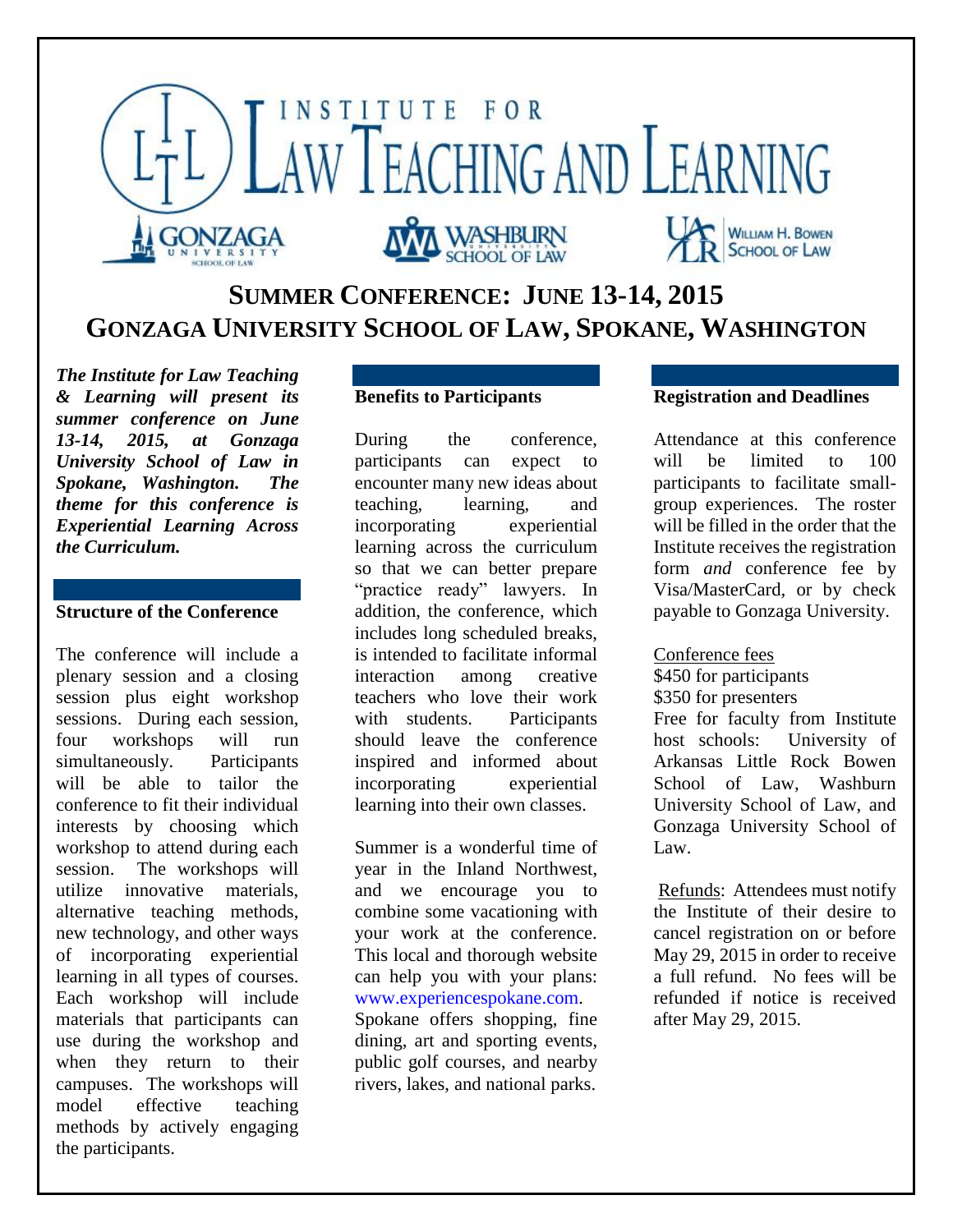### **Meals and Optional Wine Tasting**

Light breakfasts and lunches on both June 13 and June 14 are included in the registration fees. In the evening on June 12, an optional wine tasting event will take place at Barrister Winery. The \$10 per person cost is to be paid at the Winery.

#### **Transportation**

There are two options for transportation between hotels and the Law School. First, it is a very pleasant walk along the Spokane River on the paved Centennial Trail. Second, for those with cars there is free parking at each of the hotels and at the Law School.

### **Lodging**

Participants are responsible for their own travel arrangements. The hotels below all offer a Gonzaga corporate rate. For any of these properties, please place your reservation by phone at the numbers below and be sure to request the *Institute for Law Teaching and Learning* rate listed here:

### [The Davenport Hotel](http://www.thedavenporthotel.com/)

10 South Post Street Spokane, WA 99201 Tel: (509) 455-8888 Standard rooms starting at \$155

### [Hotel Lusso](http://www.davenporthotelcollection.com/our-hotels/hotel-lusso/)

808 W Sprague Ave Spokane, WA 99201 Tel: (509) 747-9750 Standard rooms starting at \$125

#### [Oxford Suites](http://www.oxfordsuitesspokane.com/)

115 W. North River Drive Spokane, WA 99201 Tel: (509) 353-9000 Standard rooms starting at \$99

#### [Red Lion Hotel at the Park](http://www.spokaneredlionpark.com/)

303 W. North River Drive Spokane, WA 99201 Tel: (509) 326-8000 Standard rooms starting at \$105

#### [Red Lion River Inn](http://redlion.rdln.com/HotelLocator/HotelOverview.aspx?metaID=62)

700 N. Division Spokane, WA 99202 Tel: (509) 326-5577 Standard rooms starting at \$100

#### [Fairfield Inn & Suites, Marriott](http://www.marriott.com/hotels/maps/travel/gegfi-fairfield-inn-and-suites-spokane-downtown/)

311 N. Riverpoint Boulevard Spokane, WA 99202 Tel: (509) 747-9131 Standard rooms starting at \$99

#### [Holiday Inn](http://www.ihg.com/holidayinnexpress/hotels/us/en/spokane/skaex/hoteldetail)

801 N. Division Spokane, WA 99202 Tel: (509) 328-8505 Standard rooms starting at \$119

### **Pre-Registration**

Please pre-register and begin getting acquainted at Barrister Winery during a meet-and-greet reception between 5:00 and 7:00 p.m. on Friday, June 12. The cost of the wine tasting is \$10 per person to be paid at the winery. Afterwards, please explore Spokane and its great dining options (a list of recommended [restaurants](http://www.gonzaga.edu/Admissions/Undergraduate-Admissions/Visit/Where-to-Eat.asp) will be provided).

## **Conference Schedule**

All Sessions will take place at Gonzaga University School of Law.

#### **FRIDAY, JUNE 12**

5:00-7:00 PM Welcome reception at Barrister Winery [www.barristerwinery.com](http://www.barristerwinery.com/)

#### **SATURDAY, JUNE 13**

8:00-8:30 a.m. Registration and Breakfast 8:30-9:00 a.m. Opening and Welcome 9:00-10:00 a.m. **Workshop Session 1** 10:00-10:30 a.m. Break  $10:30-11:30$  a.m. **Workshop Session 2** 11:30-12:30 p.m. Lunch 12:30-1:30 p.m. **Workshop Session 3** 1:30-2:00 p.m. Break 2:00-3:00 p.m. **Workshop Session 4** 3:00-3:30 p.m. Break 3:30-4:30 p.m. **Workshop Session 5** 4:30 p.m. Adjourn

### **SUNDAY, JUNE 14**

8:30-9:00 a.m. Breakfast 9:00-9:30 a.m. Re-opening 9:30-10:30 a.m. **Workshop Session 6** 10:30-11:00 a.m. Break 11:00-12:00 p.m. **Workshop Session 7** 12:00-1:00 p.m. Lunch 1:00-2:00 p.m. **Workshop Session 8** 2:00-2:30 p.m. Closing 2:30 p.m. Adjourn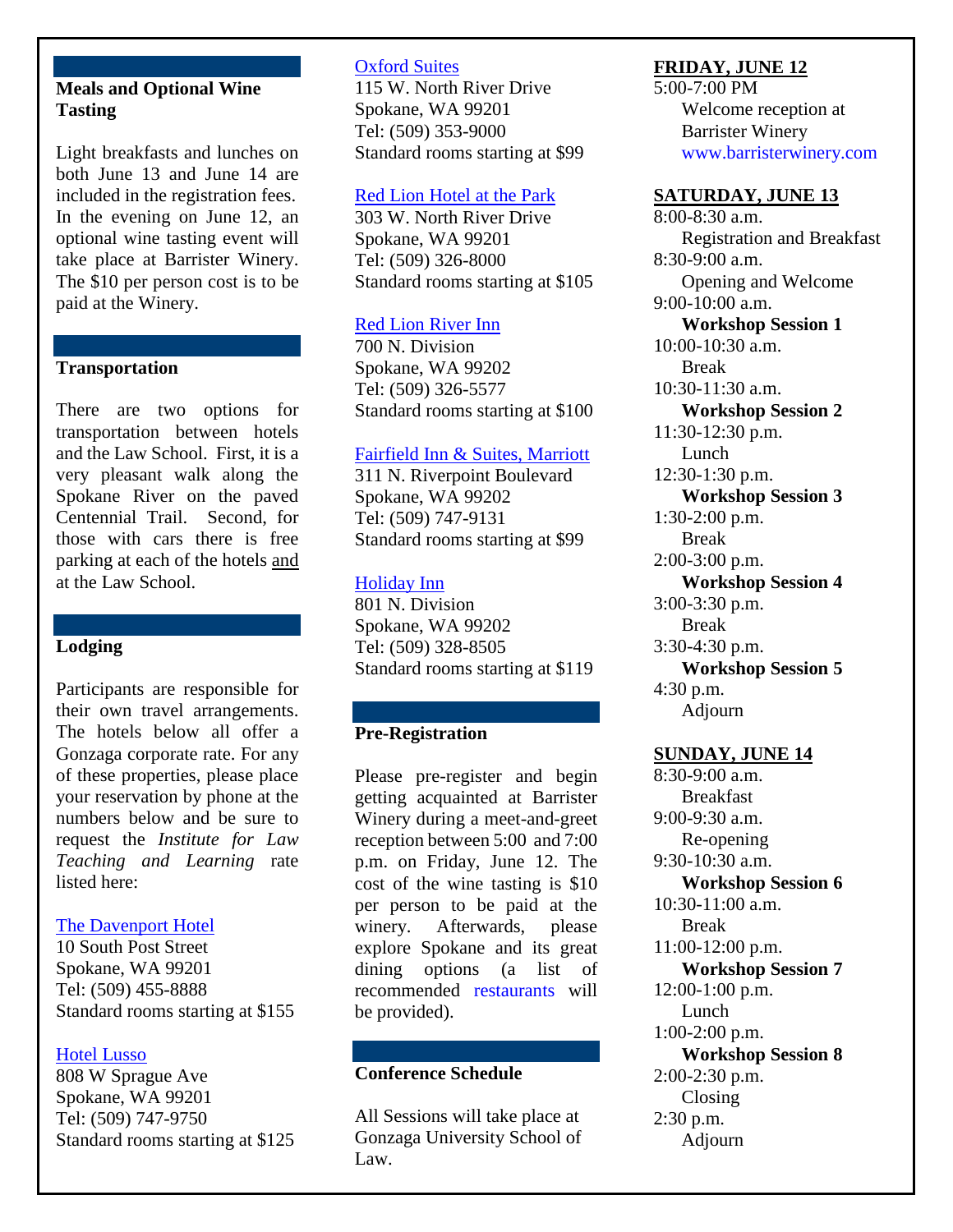## **Opening and Welcome (8:30-9:00 a.m.) Saturday June 13**

### **Experiential Learning Across the Curriculum:**

*Sandra Simpson, Gonzaga University, School of Law Emily Grant, Washburn University, School of Law Kelly Terry, University of Arkansas at Little Rock Bowen School of Law*

## **Workshop Session 1 (9:00 a.m.-10:00 a.m.) Saturday June 13**

### **[A] Semester-in-Residence Programs: Design, Implementation, and Best Practices**

#### *Camille Marion and Lance Cole, The Pennsylvania State University – Dickinson Law*

This workshop will examine issues presented by the design and implementation of a "capstone" semester-in-residence program for third-year law students at a location geographically removed from a law school's campus. The goal of the workshop is to identify and address the principal accreditation, compliance, pedagogical, and logistical issues presented by the administration of a semester-in-residence program. Some of the issues that will be examined are academic eligibility requirements, permitting internships with for-profit enterprises, supervision requirements, and feedback / evaluation of internship performance. In addition to identifying and discussing these issues, the workshop will seek to determine whether input from participants identifies a consensus view of "best practices" relating to these issues.

## **[B] Drafting Legal Documents in Your Casebook Course**

#### *SpearIt, Texas Southern University, Thurgood Marshall School of Law*

This workshop focuses on how to incorporate experiential education into doctrinal courses with a semester-long

ten-page writing assignment. The presentation begins by considering how to implement the assignment into a course. It also considers strategies for grading effectively and efficiently, including designing a rubric and modeling how to post the assignment, accept submissions, and return grades on Examsoft without ever having to touch a piece of paper.

## **[C] Twain Returns to Spokane: Crafting a Cross-Disciplinary Practicum**

#### *Jeff Thaler, University of Maine Schools of Law & Economics*

Mark Twain, who spoke in Spokane in 1895, later said, "Knowledge becomes wisdom only after it has been put to good use." Today, most lawyers encounter local, state, and federal regulatory issues and proceedings far more often than courtroom matters. This workshop provides an overview of the yearlong development and implementation of a successful upperlevel Administrative Law Practicum, with a focus on environmental, regulatory, and ethical issues involved in a (simulated) proposed wind power project. Using a condensed version of the Case Study and related materials, participants will undertake exercises used in the course.

## **[D] Incorporating Experiential Learning into Contracts (and Other First-Year Classes)**

#### *Michael Bloom[, University](https://www.law.umich.edu/Pages/default.aspx) of [Michigan Law School](https://www.law.umich.edu/Pages/default.aspx)*

Through this workshop, participants will share different models for introducing experiential education into the doctrinal classroom, identifying the key characteristics and pros and cons of each approach. As a pilot program, a few clinical professors at the University of Michigan Law School each collaborated with a doctrinal professor over the 2014-15 academic year to introduce practical simulation exercises into the doctrinal professor's first-year class. This workshop will share lessons learned from this pilot, as well as encourage all participants to share their experiences and ideas for introducing practical lessons and experiential methods into the first-year curriculum.

## **Workshop Session 2 (10:30 a.m.-11:30 a.m.) Saturday June 13**

## **[A] Adding a Transactional Perspective to the 1L Contracts Course – Almost Painlessly**

#### *Tina L. Stark, Professor in the Practice of Law (retired), Emory University School of Law*

Almost every contracts professor likes the idea of incorporating a transactional perspective into her course. But she immediately confronts the almost insurmountable task of how to do it in an already overloaded four-credit course. Attendees of this presentation will learn new ways to teach doctrine and how to substitute materials with a transactional perspective for litigationoriented cases. In addition, the speaker will provide written materials and exercises that can be integrated into the course.

## **[B] Experiential Learning Tools Customized to Your Students**

#### *Brian Sites, Barry University Dwayne O. Andreas School of Law*

This workshop offers concrete examples of how to add experiential content to courses of all types, including information on how to enhance existing skills courses. The workshop also discusses how to tailor experiential learning additions to your school's needs. Attendees will both review sample additions and brainstorm new options as small groups. In short, attendees to this workshop will leave with real-world examples of experiential learning tools that they can take home to use in their own courses and share with colleagues.

### **[C] Integrating Experiential Legal Writing Throughout the Law School Curriculum**

# *Adam Lamparello and Charles*

*MacLean, Indiana Tech Law School*  Legal writing is not truly experiential unless it trains students to draft the most common litigation and transactional documents under the conditions and pressures faced by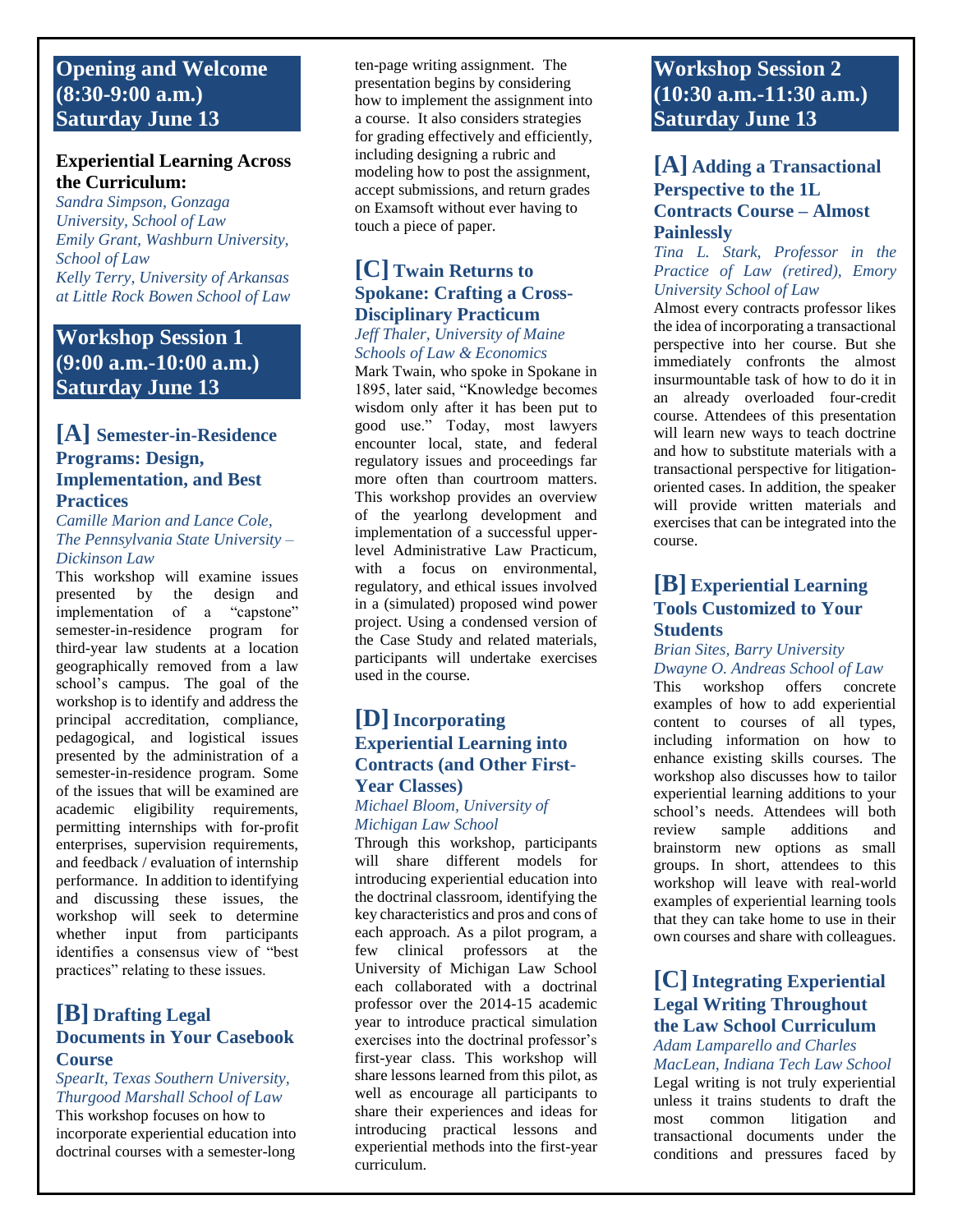practicing attorneys. This requires law schools to properly sequence the writing curriculum, carefully incorporate experiential learning exercises into legal writing assignments, and emphasize the importance of context and strategic judgment. This presentation sets forth a six-semester, sequenced experiential legal writing curriculum that teaches students to think, write, and practice like lawyers.

### **[D] Combining Legal Research Pedagogy, Pro Bono, and Experiential Learning in the First Year Curriculum**

*Kris Anne Tobin and Brad Morgan, University of Tennessee College of Law*

Incorporated in our 1L two-semester legal research course is an experiential learning component. Partnering with nonprofit organizations, second semester 1L students are tasked with researching real-life legal issues for nonprofit partners. These organizations provide topics of legal need; students research and draft memoranda addressing the issues; practicing attorneys provide direction via commentary on memoranda; and faculty grade memoranda. Key topics of this workshop include 1) experiential learning component history and evolution, 2) intricacies of working with external partners, and 3) vetting topics to insure coverage of the legal research pedagogy. A jump drive with documents for replication or creation of similar programs will be included.

## **Workshop Session 3 (12:30-1:30 p.m.) Saturday June 13**

## **[A] Utilizing the Clinic to Build Client Interviewing Skills Across the Curriculum**

#### *Christine Cerniglia Brown and Davida Finger, Loyola University New Orleans College of Law*

This presentation will focus on developing client interviewing skills. This key lawyering skill should be introduced in the first year curriculum

and further developed in clinic, doctrinal, and externship courses. The workshop will introduce participants to relationship-centered client lawyering; provide a template for a complex, welldeveloped and multipart simulation; engage participants through role play; showcase the "train" or "team" method to engage the entire class; and explore how to teach interviewing skills across the curriculum.

### **[B] The Lawyering Lab: 1L Curricular Reform, Building Consensus for Experiential Education and Faculty Integration**

*Connie Browne, Peggy Maisel and Maureen O'Rourke, Boston University School of Law*

The Lawyering Lab is a required oneweek experiential course for all firstyear law students focusing on teaching transactional law and legal skills, including counseling, negotiation and contract drafting. One goal is to introduce students to team-based, experiential learning and a second goal is to serve as a catalyst for bringing faculty together around important curricular reforms. The presenters and participants will explore ways to develop a successful process to both design and implement curricula reform and to encourage collaboration between clinical and non-clinical faculty. Participants will leave with new ideas on how to implement significant curricular change.

## **[C] Externship Deliverables: Making the Most of the Experience**

#### *William E. Foster, University of Arkansas Law School*

This presentation explores ways in which faculty supervisors can aid students in capitalizing on the career development aspects of their externships. Externships provide unique opportunities for students to gain a deeper understanding of different legal work environments, but without guidance, students struggle to articulate the value of the experience. I focus on three distinct products students can develop during their time in the workplace – writing samples, contact books, and oral summaries.

Through these outputs, faculty supervisors can help students leverage their externship experience to further their broader personal and career objectives.

### **[D] Integrating Skills, Values and Therapeutic Jurisprudence in the First Year Property Course**

*Carol L. Zeiner, Osgoode Hall Law School of York University; Shelley Kierstead, St. Thomas University School of Law*

Real world attorneys must discover the facts. In this workshop participants will learn how to assist their students in integrating property law, legal writing, and an array of skills and professional values. The demonstrated method has students working in small teams to formulate questions based on their doctrinal knowledge. Then, the students interview a client and another individual to determine whether the client has a case for adverse possession. Participants will see how students use skills learned in legal writing to advise the client. Participants will enjoy hands-on experiences while learning about the use of therapeutic jurisprudence to support professionalism in legal writing and client relations. The project can be replicated for any course in the curriculum.

## **Workshop Session 4 (2:00-3:00 p.m.) Saturday, June 13**

## **[A] From Backpack to Briefcase: How Law School Mentoring Programs Teach Lawyering Skills & Values**

#### *Jodi Nafzger, Concordia University School of Law*

This workshop will provide an overview of a formal law school mentoring program that has been successfully incorporated into both the experiential learning curriculum and career services. The workshop will introduce ways to teach lawyering skills and values based on Carnegie and the Shultz / Zedeck categories. We will work in small groups designing a program or class, either elective or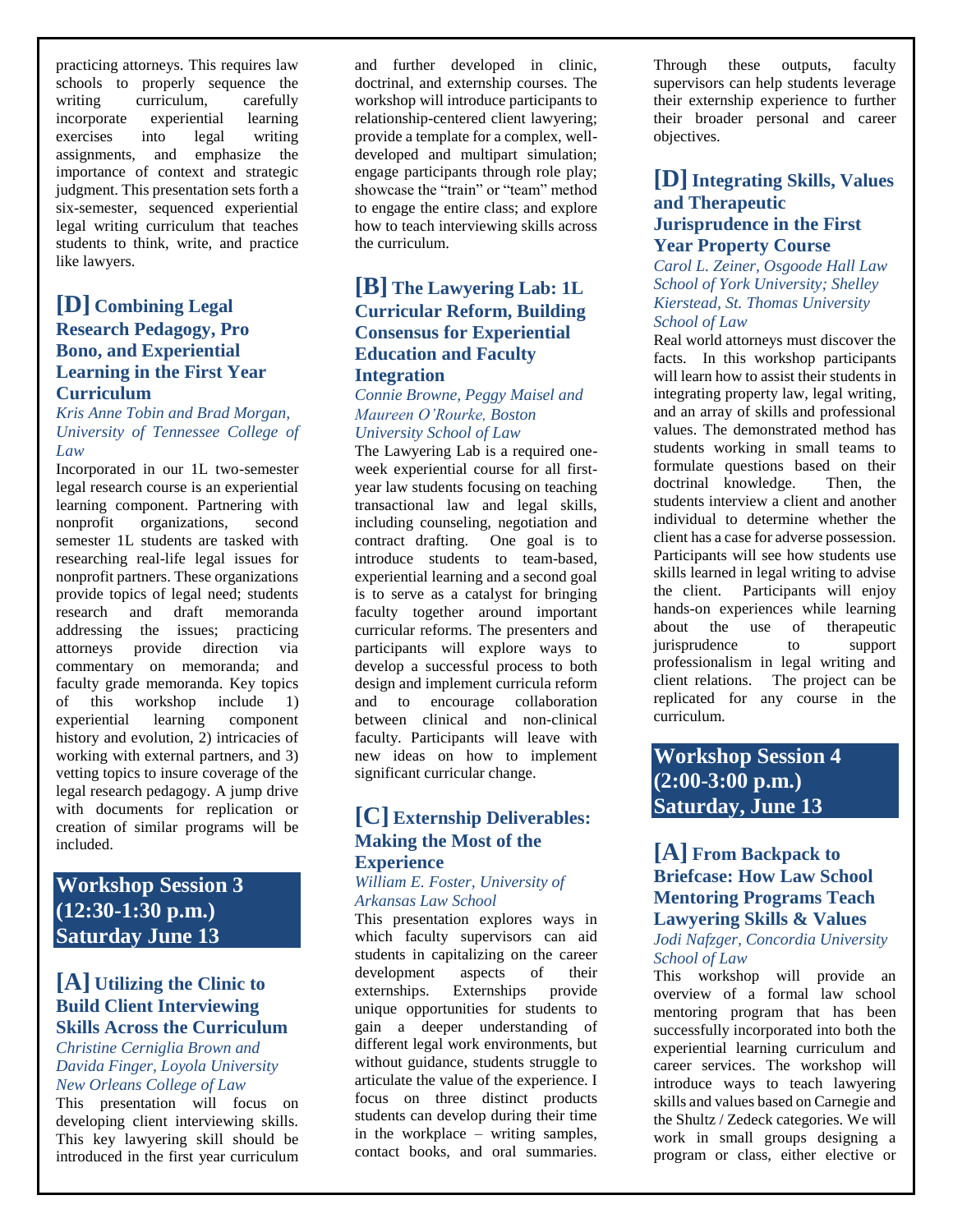required. This active approach will allow audience members to take back concrete examples for future development at their own institutions. Participants will also receive a bibliography of materials about mentor programs, a mentor handbook, syllabi, and other course materials.

## **[B] Developing the Case for 1L Curriculum Reform**

#### *Paula Schaefer and Joy Radice University of Tennessee College of Law*

Participants in this interactive workshop will develop strategies to build support for 1L curriculum reform. First, using quick writes and video clips, we will explore why some support the traditional 1L curriculum and others advocate change. Second, we will form small groups to brainstorm responses to the arguments against 1L curriculum reform. Finally, we will present and discuss three models of experiential curriculum design. During this final phase of the discussion, we will use the electronic forum "Today's Meet" to solicit realtime comments and questions from workshop participants.

## **[C] The Portals to Practice: A Multidimensional Approach to Integrating Experiential Learning into Traditional Legal Education**

#### *Myra Berman, Touro College Jacob D. Fuchsberg Law Center*

Many law schools have developed experiential education programs, but most adhere to a traditional sequencing of offerings during the three years of law school. At Touro Law Center, we have reconfigured the curriculum so that there is a unique balance in the presentation of doctrine and skills, knowledge and values, particularly during the 1L year. Experiential education is not merely an add-on to a traditional curriculum; it is at the center of curricular offerings and a primary method of instruction throughout law school.

## **[D] Developing Emotional Competency Through the Lens of the Enneagram: The Nine Patterns of Processing**

*Robin Slocum, Fowler School of Law, Chapman University* 

The Enneagram is a template for better understanding nine basic variations in human temperament, helping students to better understand themselves and others. This model is supported by neuroscience, which has identified nine distinct patterns of processing – with different worldviews, mental preoccupations, and communication styles. The Enneagram helps students identify and appreciate how the specific "lens" through which they view the world influences their ability to understand and work effectively with others. In this interactive workshop, I introduce the Enneagram by conducting a mock class in which I will role-play an exaggerated version of each of the nine personality styles.

## **Workshop Session 5 (3:30-4:30 p.m.) Saturday, June 13**

### **[A] Teaching Millennials Through Experiential Learning: Downloading Knowledge, Uploading Teaching**

#### *Renee Allen and Alicia Jackson, FAMU College of Law*

This interactive workshop is designed to challenge participants' knowledge and understanding of millennials while exploring various teaching methodologies to highlight experiential learning. Before we can understand how to engage our students in experiential learning, we must first learn who they are. This presentation will give an overview of Millennials, including who they are and how they learn best. Next, the presenters will focus on how law faculty can incorporate experiential learning strategies across the law school curriculum. The process of downloading knowledge about Millennials and experiential learning will result in law faculty uploading teaching strategies to enhance the learning of the next generation of lawyers.

### **[B] Experiential Learning Across the Curriculum: Options for Every Class**

*Courtney Anderson, Leslie E. Wolf, Jessica Gabel, and Nicole Iannarone - Georgia State College of Law* 

Law students need to develop practice skills before graduating, but there are challenges to achieving that goal. Traditional experiential coursework, such as clinics, externships, and simulation courses, typically have limited enrollment. Elective courses reach only a part of the student body, and incorporating experiential exercises in required courses can pose difficulties with coverage and assessment*.* This workshop will explore options for integrating experiential learning across the curriculum, including first year and upper-level required and elective courses, as well as clinic-like courses. During the session, attendees will work on an experiential innovation to undertake in their own courses.

## **[C] Trauma-Informed and Culturally Sensitive Lawyering**

*Elizabeth Donovan, Ave Maria School of Law*

The workshop will discuss traumainformed and culturally-sensitive interviewing and counseling, engender an understanding of effective preparation, sound techniques, and worthwhile reflection, explain vicarious trauma and the need for selfcare, and explore how what is learned through an individual client may expose broader issues to be addressed through community outreach. Although taught from the experience of a Human Trafficking Law Clinic, the workshop transcends specific subject matter, and speaks more broadly to providing an experience that leaves both counselors and clients empowered and better positioned to move forward.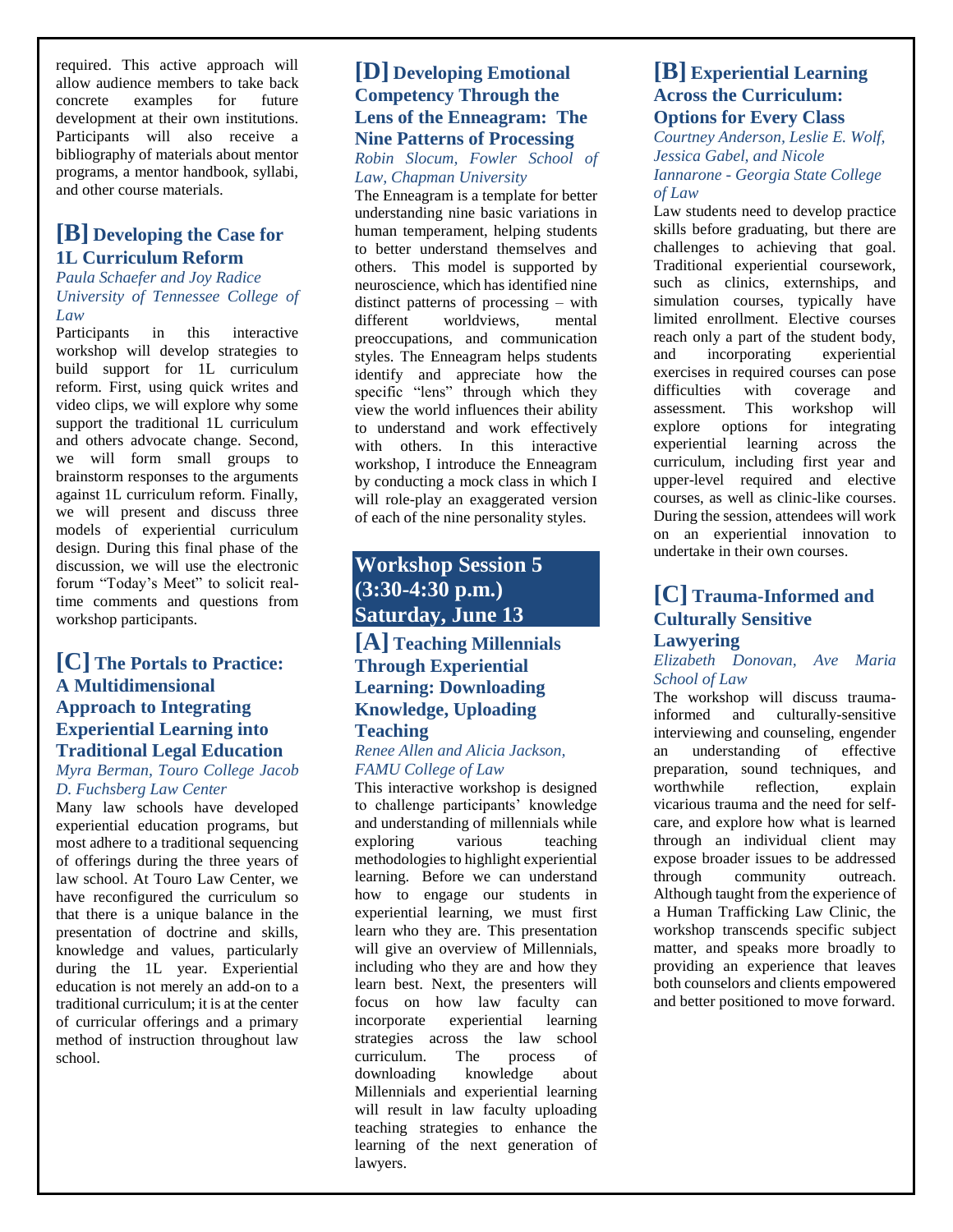### **[D] Experiential Learning Across the Law School – Deans' Perspectives**

*Valerie Couch, Oklahoma City University School of Law; Anthony Crowell, New York Law School; Rachel Van Cleave, Golden Gate University School of Law*

A panel of law school deans will discuss formal and informal methods of engaging students across the law school. These programs provide opportunities to shape the students' overall experience in law school, show them the support and resources that are available to them, and increase the likelihood that students will make effective use of this support, and provide a framework for collaborative learning beyond the classroom. This type of engagement also helps cultivate professionalism in students, a commitment to service, and supports the transition to the legal profession. We look forward to your ideas for enhancing student engagement throughout the law school and the legal community.

## **Workshop Session 6 (9:30-10:30 a.m.) Sunday, June 14**

### **[A] A View from Down Under: Designing Online Learning Experiences for Practical Legal Training in Australia**

#### *Katherine Mulcahy, The College of Law, Sydney Australia*

This workshop will give an overview of practical legal training in Australia and the current pressures on legal education providers to meet the needs of employers for 'practice ready lawyers' and the expectations of growing numbers of law graduates. Additionally, I will outline key developments in the use of experiential learning methods in Australia from face-to-face simulation of the law office, integration of clinical experience and blended learning approaches using a mix of face-to-face, online delivery and workplace experience. I will summarize the recent curriculum redesign process. I

will also show some examples of practical tasks delivered online and give participants the opportunity to design a practical "learning experience" activity for online delivery and discuss some approaches to bridging the gap between the student, the instructor and legal practice.

## **[B] Experiencing Civil Procedure**

#### *Robert Jones, NIU College of Law*

This workshop will outline the course design for a simulation based 1L Civil Procedure course and seek to provide a number of specific examples for utilizing experiential techniques in a doctrinal course. The workshop will explore how students can learn doctrine and professionalism in the context of a course long simulation as well as the litigation described in the novel A Civil Action. Students tend to find complex doctrinal areas, such as subject matter jurisdiction, personal jurisdiction, choice of law, pleading standards, claim preclusion, etc., to be more interesting and comprehensible when they learn them in the context of the choices they make for their own case. In addition, students perform a variety of tasks in the context of the simulation, such as interviewing, drafting and amending pleadings, arguing motions, drafting affidavits, conducting discovery, and engaging in negotiation.

## **[C] Putting Practice into Palsgraf: Incorporating Experiential Learning into Doctrinal Classes to Develop Skills and Competencies**

*Veronica Finkelstein, Drexel University School of Law*

Core competencies are often addressed outside the first-year curriculum, primarily through clinics and externships. Core doctrinal classes present unique opportunities to begin developing competencies from the very outset of law school, creating students who are more engaged and prepared for the workforce. In addition, melding experiential learning with core subjectmatter reinforces both lawyering skills and enhances the understanding of the doctrinal material. This presentation identifies some key skills and competencies, provides illustrations of

how exercises can be developed and added to the first-year curriculum, and then provides practical tips for professors interested in incorporating experiential learning into their classes.

## **[D] Teaching Professional Responsibility in an Experiential Way**

*Connie Browne and Peggy Maisel, Boston University School of Law; Sue Schechter, UC Berkeley School of Law*

Professional Responsibility is an ABA required course that all law students are required to take. In many cases, faculty struggle to make this important subject meaningful and real. It is a subject that crosses all practice areas. Teaching Professional Responsibility in an experiential way encourages students to learn the basic rules, analyze how they play out in practice, and develop their own ethical approach in context of the ABA and State Bar rules. This workshop will be a facilitated discussion to explore the ways we are teaching Professional Responsibility in simulation, field placement, and inhouse clinical courses with the goal of all leaving with new ideas and approaches for their PR courses.

## **Workshop Session 7 (11:00 a.m.-12:00 p.m.) Sunday, June 14**

## **[A] The Other Socratic Method: Reflection**

#### *Barbara Lentz, Wake Forest University Law School*

Socrates stated that "the unexamined life is not worth living." Law school faculty are identified with the Socratic Method but might not continue the dialog outside of class to encourage reflection upon learning and experience. Reflection helps students to assess their own learning, integrate their out-of-class experiences, evaluate their skills and competencies and facilitates deeper learning. The workshop will describe the role of reflection in learning; review conditions that encourage reflection; share sample reflection prompts; ask participants to draft a reflection prompt and companion learning outcome; and discuss strategies for dealing with student resistance.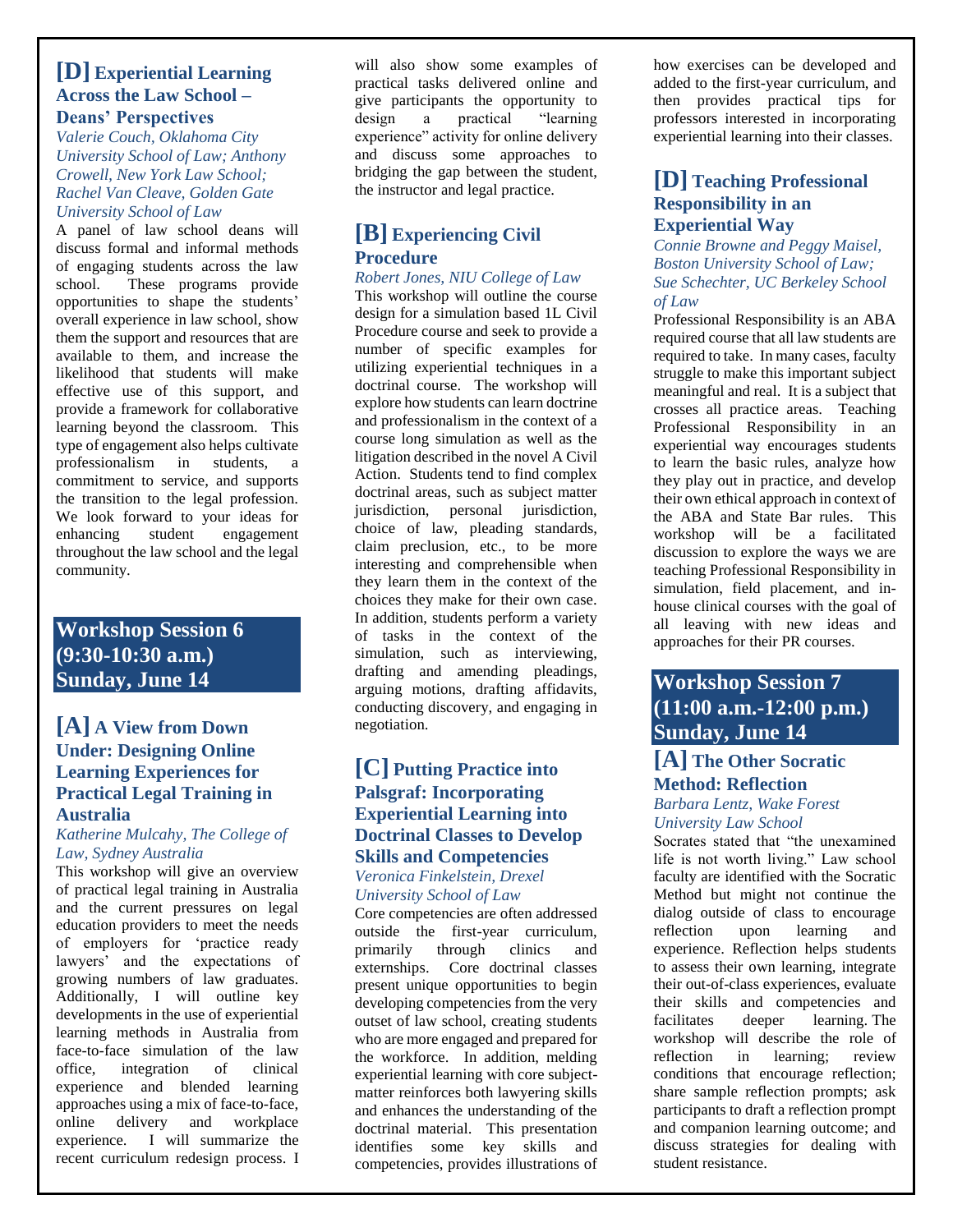### **[B] Experiential Courses & Modules: Using** *Building on Best Practices* **to Match Goals & Models**

#### *Deborah Maranville, University of Washington School of Law*

Why offer separate experiential courses rather than doctrinally-focused courses structured around a simulation? What do experiential modules contribute to a doctrinally focused course? What do in-house clinics provide that externships or simulation courses do not? And vice versa? This workshop will introduce frameworks for understanding the unique contributions made by different forms of experiential education and give participants the opportunity to apply those frameworks to their efforts to expand experiential education in their own schools.

## **[C] Role Reversal: Incorporating Students as Teachers in Law School Course Design to Foster Students' Professional Development**

#### *Alison Kehner and John M. Bradley, University of Pennsylvania Law School*

This workshop explores incorporating student-as-teachers. Whether the student-teacher assumes the podium to teach a doctrinal concept or critiques a fellow student's work, all forms of the student-as-teacher experience engage the student in self-directed critical thinking, problem-solving, and reflection—all important skills for success in law practice. Additionally, teaching roles anticipate the responsibilities of a practicing lawyer who must present to a client or supervise the written work of a junior colleague. We provide an overview of two dramatically different courses in which we utilize students-as–teachers. We also propose core questions to consider when designing a studentteaching component in your course.

## **[D] The Lean Legal Clinic: Cost-Effective Methods of Implementing Experiential Education**

#### *Jessica D. Gabel, Georgia State University College of Law*

This workshop will cover the building blocks of putting together a clinic (or clinic-like program) on a shoestring budget. From the mechanics of administrative details to getting buy-in from the faculty, students, and larger legal community, this session will address some of the external intangibles associated with an experiential learning course that for all intents and purposes operates as a clinic. It also will focus on learning outcomes, teachable moments in ethics and professionalism, and getting the bang for your buck in bringing skills and substantive knowledge to students.

## **Workshop Session 8 (1:00-2:00 p.m.) Sunday, June 14**

## **[A] The Benefits (and Risks) of Using Pending Supreme Court Cases in Doctrinal**

#### **Courses**

#### *Megan McDermott, University of Wisconsin School of Law*

This workshop explores ways to incorporate pending Supreme Court cases into doctrinal courses in order to increase student engagement and deepen the learning. Designing a course around a pending Supreme Court case helps keep the course fresh and timely, brings oral and written advocacy into the doctrinal learning, and illustrates the concept of law in action. That said, there are also pitfalls, particularly given the need to develop a syllabus around unpredictable timelines. Through an interactive demonstration, we'll explore how pending cases can be used in class and discuss how to minimize pitfalls.

## **[B] Incorporating Experiential Learning into the Law School Classroom: Ten Tips for Doing So Effectively and Easily**

*Nancy Soonpaa and Rishi Batra, Texas Tech University School of Law*

Professors Soonpaa and Batra will offer "Ten Tips" for incorporating experiential learning into almost any course. Their perspectives come from both an experienced and a newer teacher, who both teach skills and doctrinal courses, in the first year and the upper level. Their goal is to demystify experiential learning by starting with a brief overview of the literature, then offering classroomready tips in an interactive format, complete with classroom-tested, proven-to-be-effective exercises and handouts. The tips range from "starting small" to "layering the experiences" to "probing for experiences" to "probing for misunderstanding." The presentation will conclude with a group discussion of those tips and more, generated by the participants.

## **[C] Getting Students Psyched: Using Psychology to Make Law Students "Practice Ready"**

#### *Marybeth Herald, Thomas Jefferson School of Law*

The revolution in cognitive research over the past few years has given us insights into how the brain operates. This research sounds a cautionary note for attorneys and law students - people do not act with the rationality assumed in the law. Legal education does not normally encompass training for the reality of irrationality. Teaching students about basic cognitive biases will deepen their learning experience by bringing these hidden influences into conscious view. These biases subtly, but effectively, influence all actors within the legal system. This workshop discusses ways to teach cognitive biases and bring psychological factors to the front of the classroom.